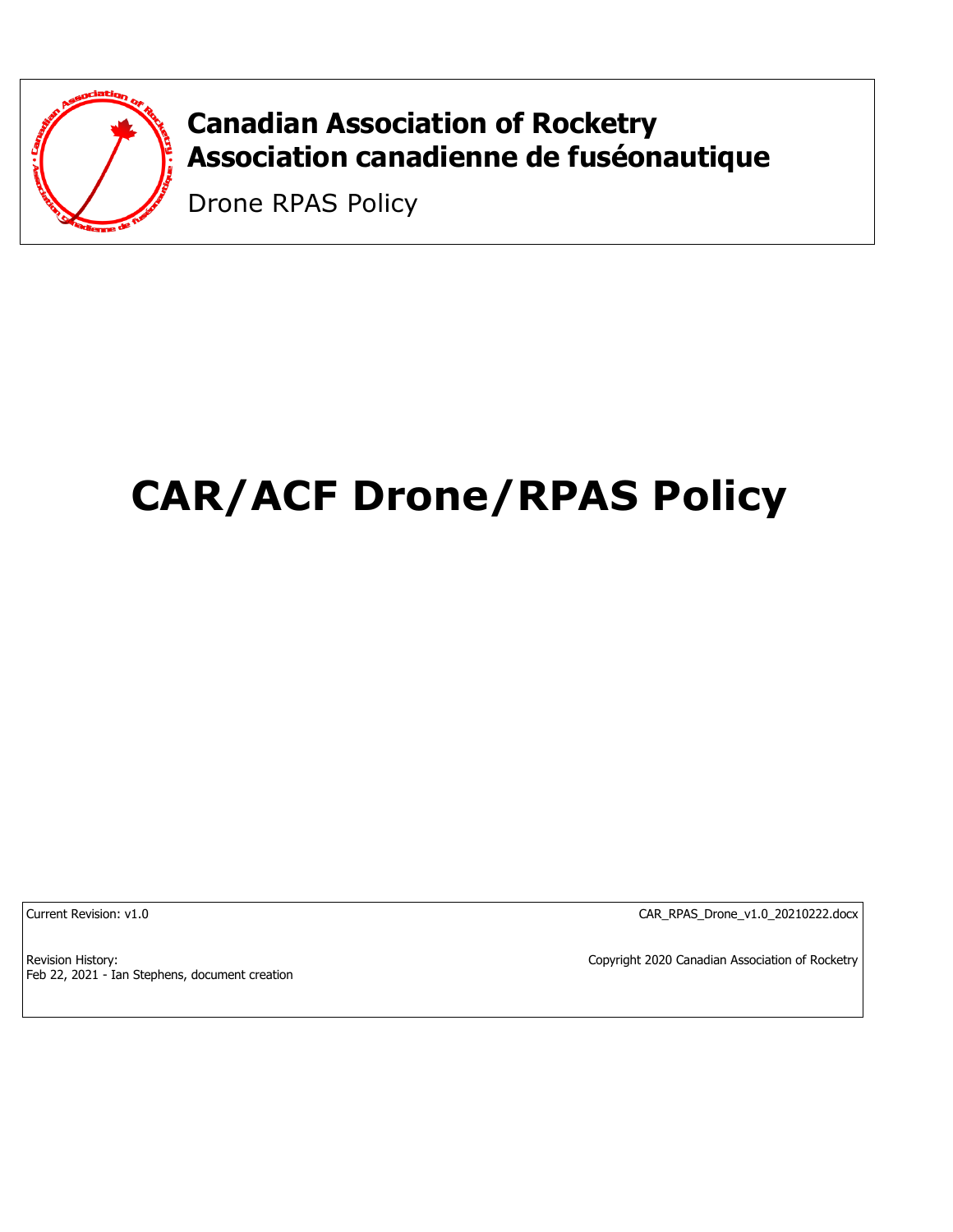# **Overview**

In recognition of the increasing popularity of drones, officially known as Remotely Piloted Aircraft System (RPAS), this policy document has been created to aid Range Safety Officers, Launch Organizers, fliers and drone pilots in understanding where drones can be safely and legally flown with respect to CAR/ACF HPR rocket launches and active ranges.

There is a risk to operations, property and people when operating drones around people in general and when operating drones in conjunction with an active rocket range, the risk goes up significantly.

In short, drones are allowed to be operated at a CAR/ACF launch event at the discretion of the Launch RSO. If the RSO deems the risk to people and operations of drone flights anywhere in the launch and recovery areas, the RSO can deny a request to operate any drone.

In order to operate a drone at a CAR/ACF rocket launch event, the operator must have an Advanced Drone Pilot License.

# **Summary**

**Any operation of a drone/RPAS at a CAR/ACF HPR rocketry launch event is not allowed without the express authorization of the Launch Organizer and the Launch RSO.**

**Any operator of a drone/RPAS authorized by the Launch RSO shall hold a valid Transport Canada Advanced Drone Pilots license (Drone Pilot Certificate – Advanced Operations), regardless of drone type or weight operated.**

**Any operator of a drone/RPAS authorized by the Launch RSO shall operate the drone in a safe manner in accordance with all applicable Canadian Aviation Regulations and at the direction of the Launch RSO.**

### **Background**

### **Airspace**

When Transport Canada authorizes an HPR rocket launch event, the airspace at the launch and recovery areas are temporarily designated as Class F Restricted Airspace. Transport Canada issues a NOTAM indicating the dates, times, area(s) and contact information for the controlling authority (the Launch Organizer).

As per the Canadian Aviation Regulations, drone/RPAS operations are NOT ALLOWED without the approval of the of the airspace user/controlling agency. The Launch Organizer is considered to be the user/controlling agency for the temporary Class F Airspace.

Regardless of the drone type or weight, the operator licensing or the intended purpose, the Launch RSO has the final say on if, when, or where or when a drone may be flown at a CAR/ACF HPR rocket launch. While it is possible to seek approval at the launch event, it would be far more appropriate for the drone pilot to seek written approval prior to the launch event.

### **Licensing**

There are three types of drone licenses issued by Transport Canada:

1. Pilot Certificate – Basic Operations

This certificate allows the holder to operate within visual line of sight at all times, any drone weighing up to 25 kilograms in uncontrolled (Class G) airspace, more than 30m from bystanders and not over bystanders.

2. Pilot Certificate – Advanced Operations

This certificate allows the holder to operate within visual line of sight at all times, any drones weighing up to 25 kilograms in controlled airspace (subject to approval from user/controlling authority). The operator may fly over and within 30m of bystanders, as long as the drone is approved for flight over bystanders.

3. Pilot Certificate – Flight Reviewer